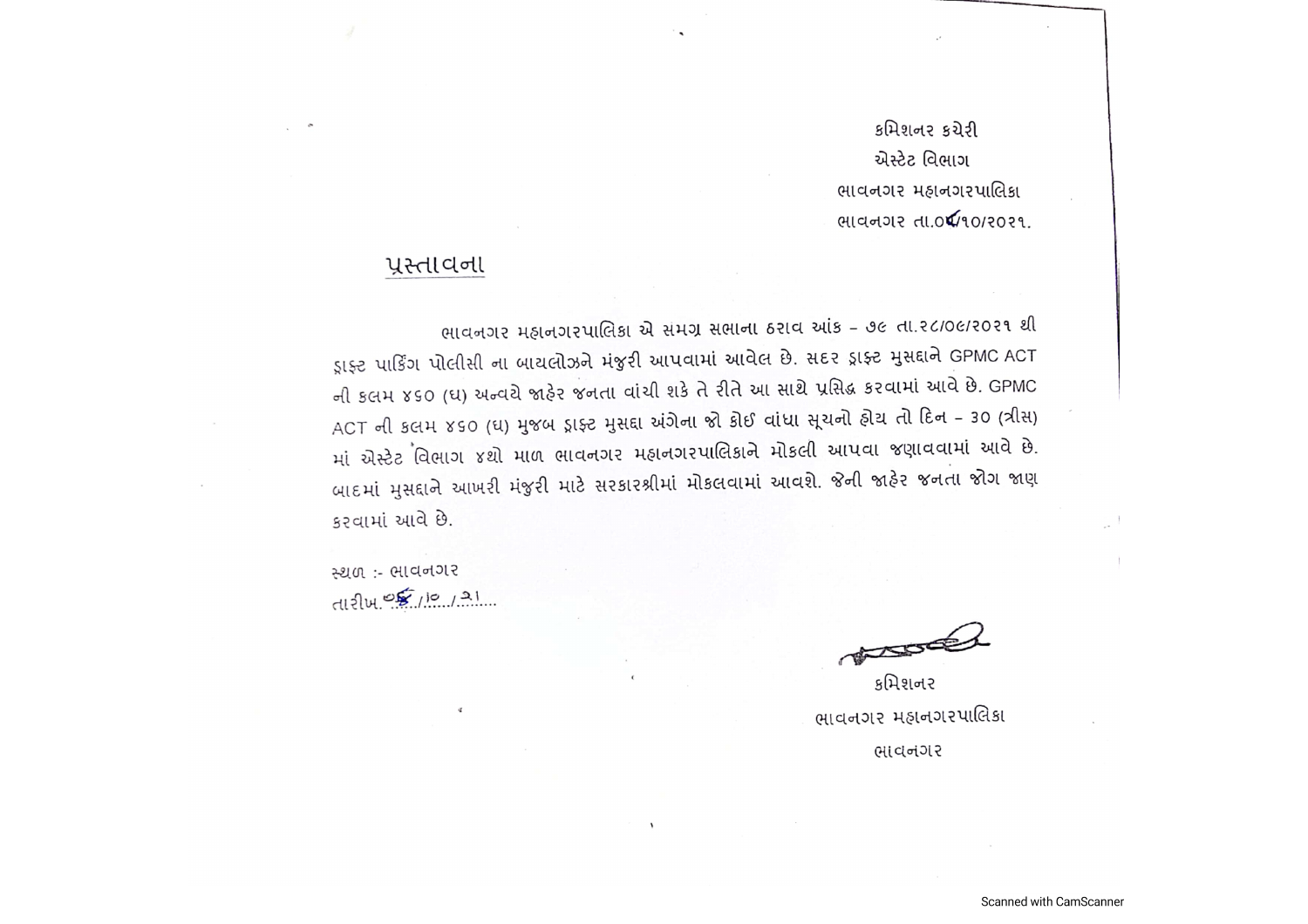



# The Gujarat Gobernment Gazette

# SUPPLEMENT TO THE CENTRAL GAZETTE AND CENTRAL SECTION

# **PUBLISHED BY AUTHORITY**

**VOL. LXIII** FRIDAY, 08th OCTOBER, 2021/ASHVINA 16, 1943 **INo. 74** 

Separate paging is given to each part of the supplement to the Central Gazette and Central section in order that it may be filed as a separate compilation

# **PART-II**

# **EXTRAORDINARY**

## **BHAVNAGAR MUNICIPAL CORPORATION**

**Draft General Parking Control (Management) By-laws, 2021** 

(To regulate public parking places under The GPMC Act, 1949)

એસ્ટેટ જા. નં. ૨૦૩૫/તારીખ ૦૫-૧૦-૨૦૨૧.-

## **Contents**

Preface................

- $\mathbf{1}$ . Title and commencement.....
- $2^{\circ}$ Definition
- Jurisdiction  $3<sub>1</sub>$
- $\overline{4}$ Standards
- Traffic Cell- Duties and responsibilities 5.
- 6 Procurement and requirements
- Implementation Plan 7.
- 8. Fees and additional charges
- 9. Mode of payment
- 10. Exemptions
- Appeals  $11$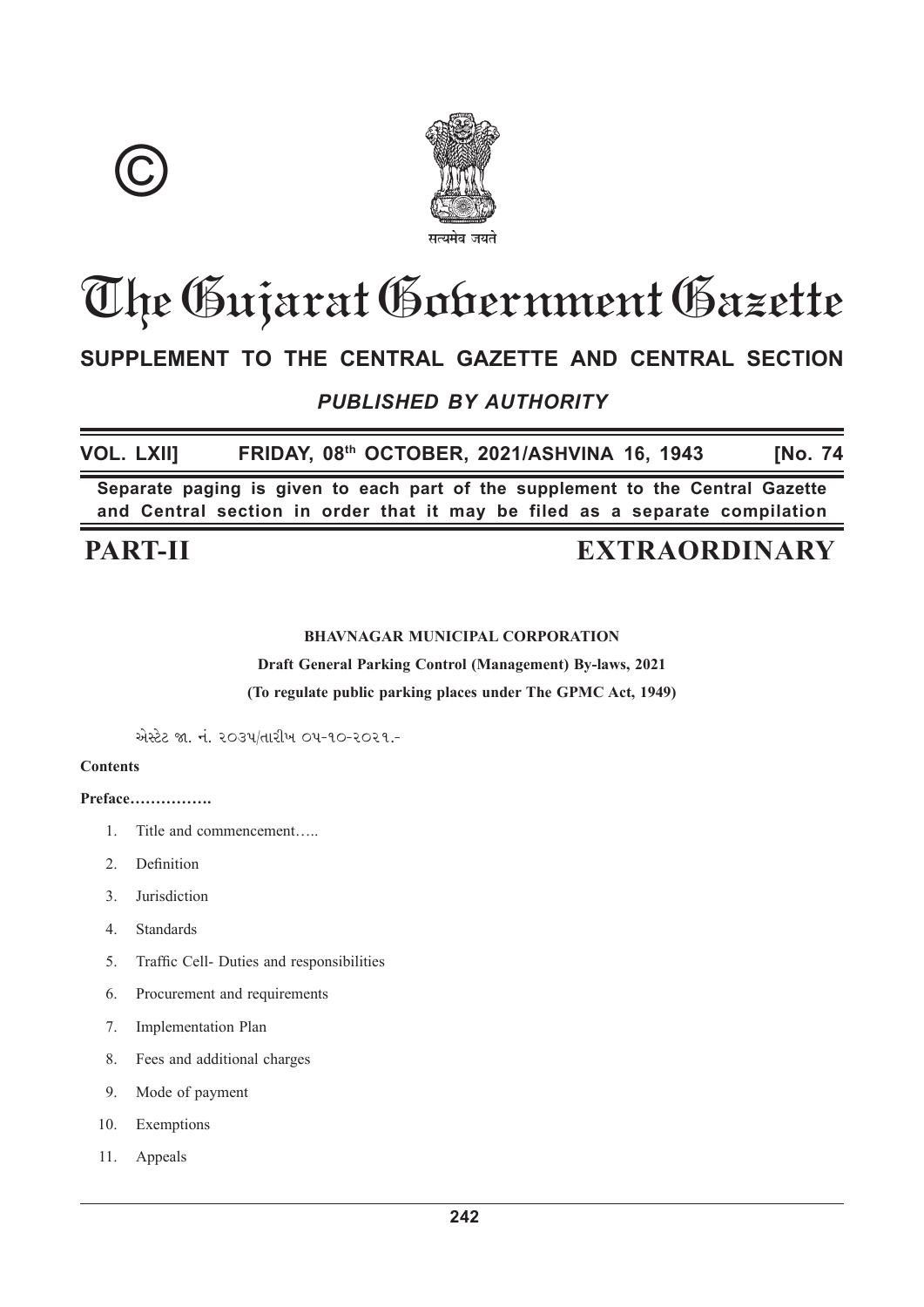#### **243 THE GUJARAT GOVERNMENT GAZETTE PART-II (Ext.) Dt. 08-10-2021**

#### **Preface**

The Gujarat Provincial Municipal Corporation Act of 1949 (GPMC Act) mandates under section 458 that providing and maintaining parking facilities is the local government's responsibility. At present, parking enforcement is managed by the Traffic Police. They fine and /or tow away illegally parked vehicles. Often, they cannot enforce due to lack of adequate traffic policemen or lack of equipment to tow away vehicles. In most cases, traffic police are stationed at major intersections and not along the roads/streets. This leads to the situations where parking violations occur frequently, leading to traffic congestion and safety issues for all users, and a general sense of chaos and disorder on streets. The BMC, therefore, desires to manage parking enforcement in its jurisdiction with a view to inter alia ease the burden on traffic police and ensure organized street parking. This shall be done in conjunction with the powers of the traffic police to enforce and collect fines under the Bombay Police Act and the Central Motor Vehicles Act.

The relevant provision of the GPMC Act in this regard is as follows:

Sections 458 of the GPMC Act provides:-

"The Corporation may from time to time make by-laws, not inconsistent with this Act and the rules, with respect to the following matters, namely….

(36) Securing the protection of public parks, gardens, public parking places and open spaces vested in or under the control of the Corporation from injury or misuse, regulating their management and the manner in which they may be used by the public and providing for the proper behaviour of persons in them".

These new rules and regulations shall be framed under sub-section (36) of section 458

#### **1 Title and Commencement**

- 1) These by-laws may be called the Bhavnagar Municipal Corporation, General Parking Control (Management) By-Laws, 2021
- 2) These by-laws shall come into force with effect from the date of publication in the official gazette of the State of Gujarat.
- 3) These by-laws shall apply to the area under the jurisdiction of the Bhavnagar Municipal Corporation

#### 2 **Definitions**

In these by-laws, unless there is anything inconsistent with the context or meaning:

"Act" means The Gujarat Provincial Municipal Corporation Act of 1949;

"Additional charge" shall have the meaning specified in clause 8(4) of these by-laws;

"Bus stop/Station" means a facility provided for passengers using public transport to board and alight from the public transport vehicle;

"City" means the city of Bhavnagar;

"Corporation" or "BMC" means the Bhavnagar Municipal Corporation;

"Cycle track" means a segregated lane earmarked exclusively for use of bicycle;

"Emergency Vehicle" means a vehicle used for emergency purpose including but not limited to transporting patients to hospital, fire engines on duty, police vehicles on duty and other vehicle on relief and rescue work;

"Footpath" means a type of thoroughfare that is intended for use only by pedestrians and not for other forms of traffic such as motorized or non- motorized vehicles;

"IRC" means the Indian Roads Congress Codes;

"Impound Lot" is a specific area identified by the BMC to park vehicles that are towed away for parking /traffic rule violations;

"Motor Vehicle" includes an automobile, bus, truck, motorcycle, motor assisted bicycle, motor scooter and any other vehicle propelled or driven other than by muscular power;

"Multi-level Parking" is an off-street parking facility on one or more levels;

"Non -Use Vehicle" means vehicle which have not been used for driving for over a period of 90 days;

"Off- Street Parking" means the act of parking in a place that is not on street and may be in a private/public domain or in a multi-level /surface parking facility;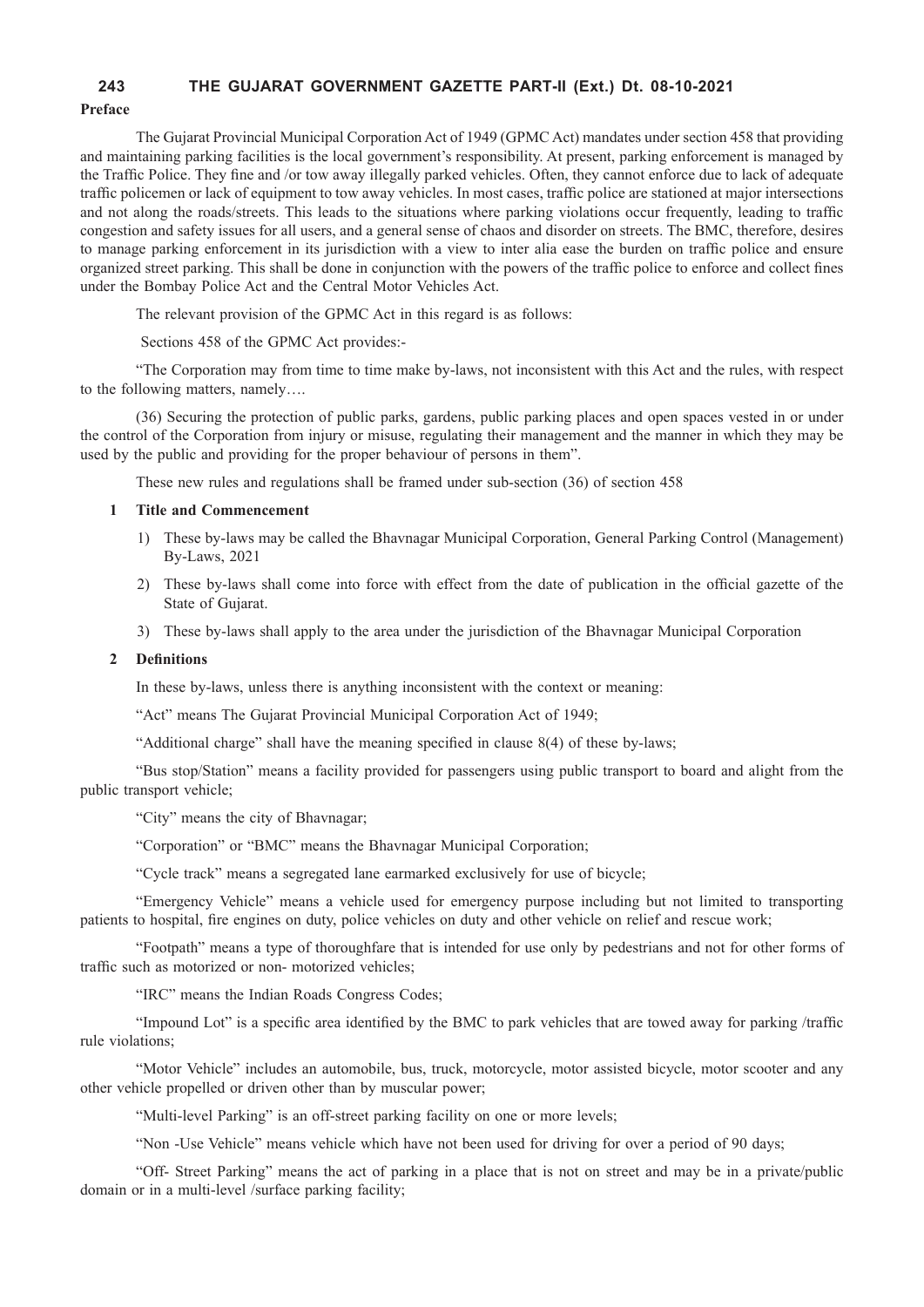#### **THE GUJARAT GOVERNMENT GAZETTE PART-II (Ext.) Dt. 08-10-2021 244**

"On- Street Parking" means the act of parking on the street or road in an area specifically designated for parking;

"Park" or "Parking" means the act of leaving or stationed a motor vehicle in a designated space as declared by the Corporation for some limited duration of time;

"Parking area" means an area enclosed or unenclosed, covered or open, which is sufficient in size to park vehicles and includes any driveway connecting them with a street or alley and permitting ingress or egress of vehicles;

"Parking Charges" are the charges collected by the Corporation from users for parking in a designated area;

"Parking Permit" means a permit given by the BMC to users to park vehicles in designated areas for specific period after pre-payment of fees set by the BMC;

"Pedestrian" means any person travelling on foot whether walking or running;

"Right of Way" or "RoW" means the entire area between property edge to property edge that is in the public domain and including features of carriage way, footpath, street furniture, median, traffic signals, cycle tracks, etc.;

"Shared Parking" is the same parking space shared by more than one user on mutually agreeable terms;

"Traffic Enforcement Officer" or "TEO" means the person authorised to carry out parking enforcement activities under these by-laws:

All other words and expressions used in these By-Laws which are defined in the Act shall have the same meaning as respectively assigned to them in the Act

#### **3 Jurisdictions**

The provisions of the by-laws shall apply to the area under the Bhavnagar Municipal Corporation (BMC) It shall include:

- 1) All highways and part of highways
- 2) All lanes or alleys in public Row
- 3) All public right-of-way and public streets or roads
- 4) On-street and off-street parking places and areas
- 5) Private property area if specifically noted in the rules for temporary period as and when declared by the Municipal Commissioner.

#### **4 Standards**

The Corporation shall ensure that all areas for on– street parking, including parking areas under bridges and flyovers, parking lots in municipal plots are clearly marked so that they can be easily identified. Specifically, the following standards shall be followed;

- 1) On-street parking spaces shall be designed as per IRC: SP:12-2015
- 2) Boundaries of all spaces for On-Street Parking will be marked by white line as indicated in IRC-35-1997
- 3) Signage's clearly marking "Parking" and "no-parking" areas shall be marked as per IRC-67-2001

#### **5. Traffic Cell-Duties and Responsibilities**

- 1) The Municipal Commissioner shall form a "Traffic cell" within the BMC. It shall be headed by Director (Traffic) of the rank of Executive Engineer or above.
- 2) A team of TEOs of the rank of Deputy Engineer / Assistant Engineer Junior Engineer Supervisor or any other rank shall be appointed and shall report to the Director or concerned higher official.
- 3) Towing vehicles and / or clamps may be procured by the BMC
- 4) All cases of parking violations in BMC area shall be monitored by Traffic cell through frequent survey.
- 5) The authority to tow away and /or clamp vehicles which violate parking norms shall rest with the Traffic cell/TEO.
- 6) In case of clamping, the vehicle shall be unclamped after the correct Additional charges have been paid to the BMC.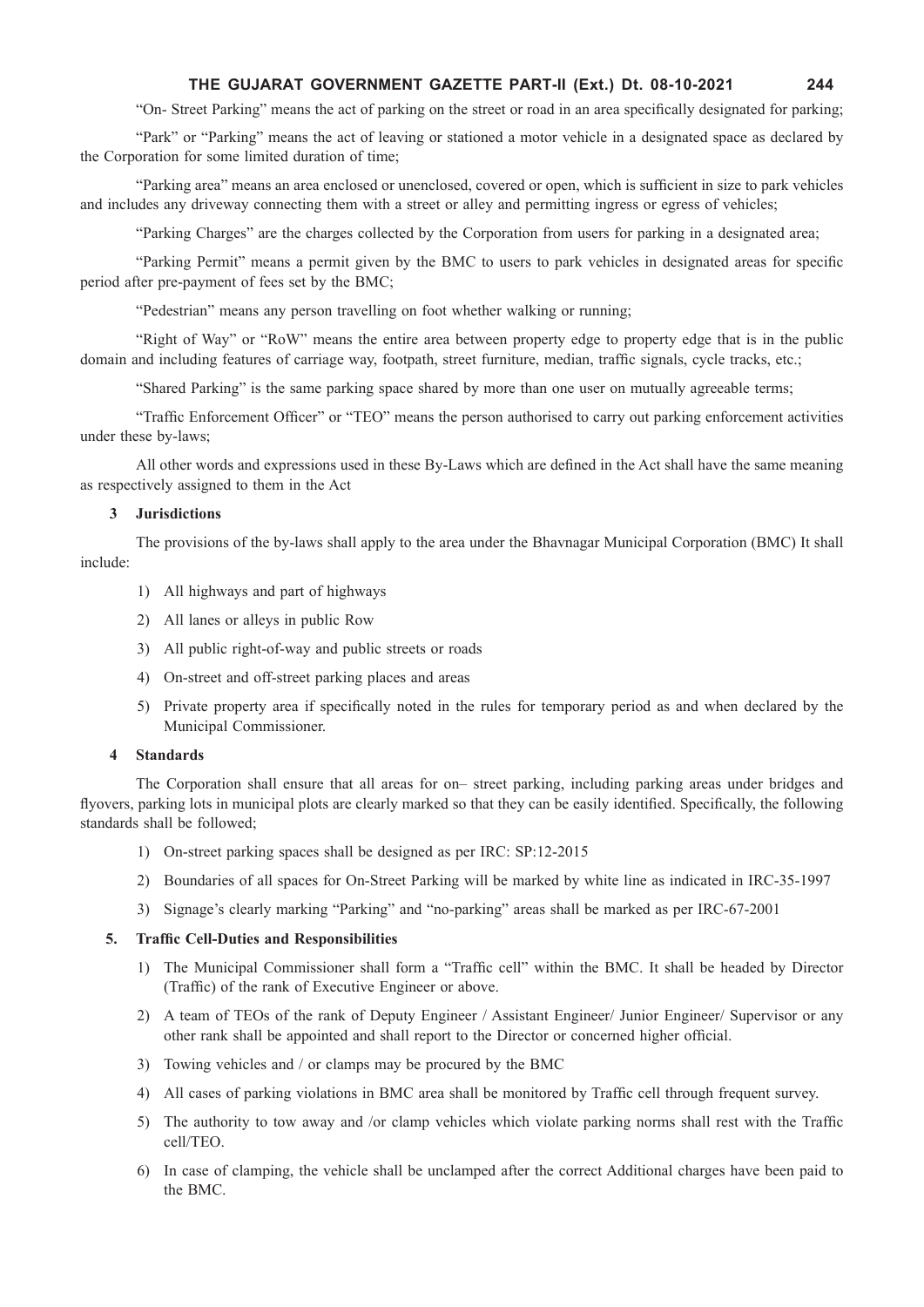#### **245 THE GUJARAT GOVERNMENT GAZETTE PART-II (Ext.) Dt. 08-10-2021**

- 7) In case of towing, the vehicle shall be shifted to the nearest impound lot and released after the correct Additional charge has been paid to the BMC.
- 8) All records and database shall be maintained by the traffic cell in order to identify all violations and take appropriate actions as by the Municipal Commissioner or Competent Authority.
- 9) Private agencies can be appointed through transparent and competitive bidding process for collection of fees, penalties, towing and no parking charges in the city under the supervision of authorised officer appointed by Director (Traffic).

#### **6. Procedures and Requirements**

The Municipal Commissioner may authorise Director (Traffic) of Traffic cell to carry out the duties and responsibilities for the purpose of these by-laws on his behalf. The procedures and requirement for the Corporation to enforce parking by-laws in city shall include the following:

- (1) The Municipal Commissioner or an officer authorised by the Commissioner may determine places where motor vehicles may stand either all time or for a specified period of time, and may determine the places at which public service vehicles may stop for a longer time than necessary for the taking up and setting down of passengers.
- (2) The places for parking of different kinds of vehicles and the fee shall be published in local newspapers.
- (3) The Municipal Commissioner may declare "no-parking" areas for smooth flow of people and vehicles.
- (4) The Municipal Commissioner may prescribe parking permits primarily in residential areas, neighbourhoods or whichever other area he/she may think fit for issuing such parking permits. The fees of the parking permits shall be decided by the Standing Committee from time to time based on the general traffic condition of the city. The Municipal Commissioner shall have the power to refuse or revoke such parking permits.
- (5) Any vehicle user can park his/her vehicles at residential place, work place or any other place which is designated for parking purpose. These places may be owned by different people. The Municipal Commissioner may authorise shared parking between multiple owners on production of mutually agreeable terms given in writing, provided each of the parties has a right to share that parking space.
- (6) On-street and off-street parking charges shall be decided by the Standing Committee from time to time.
- (7) On-street parking shall be discouraged around or adjoining roads or areas near multi-level parking. This area shall be decided by the Municipal Commissioner and can be changed as and when required.
- (8) On-street and off-street parking shall be permitted for a maximum period of time as decided by the Municipal Commissioner.
- (9) In the event a motor vehicle if left at rest in any public place in such a way as to cause or likely to cause danger, obstruction or inconvenience to other, such vehicle can be towed away or clamped by the BMC.
- (10) The Standing Committee shall determine the fee and Additional charges.
- (11) The charges for towing and the Additional charges shall be borne by the owner of such motor vehicle. If any motor vehicle is stationary, abandoned or left unattended in any place other than a duly designated parking place in such a way as to cause obstruction to traffic or danger to any person or creating a traffic hazard, TEO or duly appointed or authorized staff may:
	- i. Forthwith cause the vehicle to be moved under its own power or otherwise to the nearest place where the vehicle will not cause undue obstruction or danger;
	- ii. Unless it is moved to a position where it will not cause obstruction or danger or hazard, cause to be taken all reasonable precautions to indicate the presence of the vehicle;
	- iii. If the vehicle has been stationary, abandoned or left unattended in parking or no parking area for a continuous period at 48 hours, TEO shall inform the police for further action;
	- iv. In case of "non-use vehicle "lying stationery in private or public place for more than 90 days, TEO shall inform the police for further action.
- (12) Officer in-charge of a parking place and TEOs shall be issued identity cards by BMC.
- (13) The Corporation may amend these parking by-laws as and when required.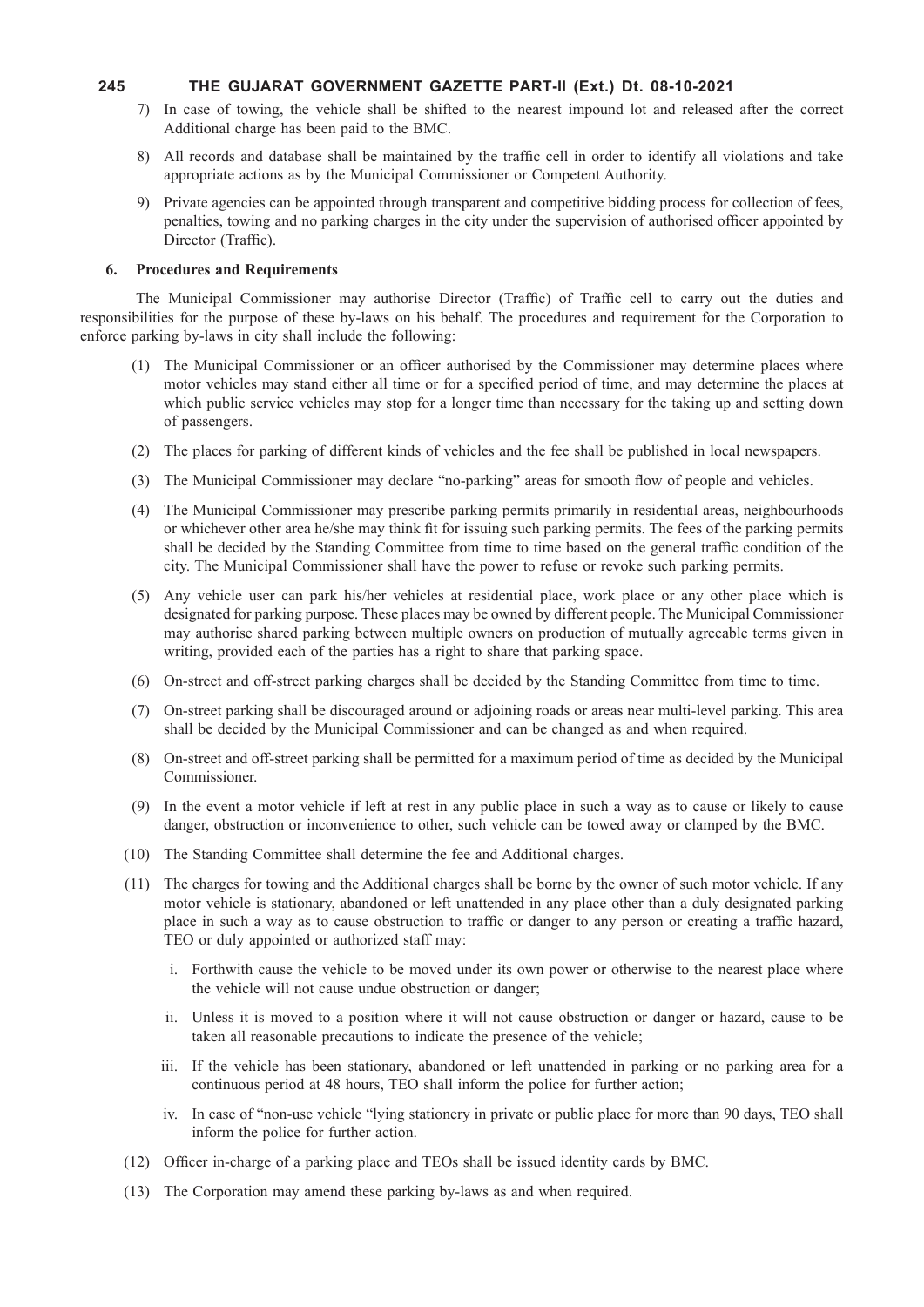#### **THE GUJARAT GOVERNMENT GAZETTE PART-II (Ext.) Dt. 08-10-2021 246**

- (14) For vehicles that are required to be towed away, the TEO shall implement the following actions:
	- i. Take photographs on a camera to explain the nature of violation and as proof of the violation;
	- ii. Record the licence plate number in prescribed format and the nature of violation;
	- iii. Record the amount of Additional charges to be collected in the prescribed format;
- (15) BMC shall not be responsible for any damage to the parked or towed vehicle.

#### **7. Implementation plan :**

The contents of the by-laws may be implemented through the following plan:

- 1) Parking Permits: The Municipal Commissioner shall declare specific areas in Bhavnagar to be under 'Parking Permits' Vehicle owners residing or working in such areas shall approach the traffic cell to purchase their parking permits. This may be for on-street or off-street parking. They shall be asked to fill in an application form with the street name and deposit the fees in force at that point of time. Documents related to proof of residence and proof of vehicle ownership will need to be submitted along with the application form. Against payment of permit fees, the residents shall receive a valid permit and a specially designed sticker with a unique ID to be prominently displayed on the vehicle. If vehicles are found parked in such designated areas by the TEO without a permit, they shall be charged for violation of by-laws as decided by the Municipal Commissioner. The TEOs shall have real time access to check the permit validity and authenticity during site visits. The following clauses shall be applicable to all the parking permits:
	- i. All parking permits shall remain valid for a given address, and shall cease to be valid when the address is changed;
	- ii. Parking permits will not be applicable for premium roads during specific time duration which will be decided on case to case basis depending on the activities along the road;
	- iii. There will be higher parking permit charge for defaulters;
	- iv. BMC is not responsible for any damage to the vehicle.
- 2) Sharing Parking: The same space may be allowed to be shared between more than one owners. In such case, a 'no objection' must be taken from the president/ chairman/secretary of the premises where the shared parking is applicable. This agreement shall be considered as proof of parking and a unique ID will be issued.
- 3) Disposal of vehicles: Vehicles towed away for parking violations shall be kept at an impound lot. BMC shall designate spots/areas in the city as 'impound lot' where the towed away or unclaimed vehicles shall be parked. In case towed vehicle is not taken away by owner after paying the fixed charge, a demurrage charge as decided by the Municipal Commissioner per month shall be applied for a maximum period of 3 months. In case vehicle is not taken away by owner within 3 months, then after 3 months the vehicle shall be disposed off after following due process of law under prevalent Act.

#### **8. Fees and Additional Charge**

#### **Fees :**

- (1) The Standing Committee may define fees for the designated Parking Areas in the City. The Parking fees can vary depending on the type of vehicle, location, and time of the day and duration of Parking.
- (2) Parking fees shall be displayed at appropriate locations in the City.
- (3) The Standing Committee can modify the fees from time to time as required.

#### **Additional Charge :**

- (4) Whoever contravenes any provision of these by-laws shall be liable to pay additional charges for parking in violation of these by-laws which includes following specific situation but not limited to:
	- I. A motor vehicle parked in an area other than the designated area of parking;
	- II. A motor vehicle is parked on the footpath;
	- III. A motor vehicle is parked in an area clearly identifiable as Bus Stop/Station;
	- IV. A motor vehicle is parked in a manner that obstruct entry and exit to public and private properties;
	- V. A motor vehicle is parked on a Cycle Track;
	- VI. A motor vehicle is parked in a manner that obstructs the smooth flow of traffic;
	- VII. A motor vehicle is parked either completely or partially on a zebra crossing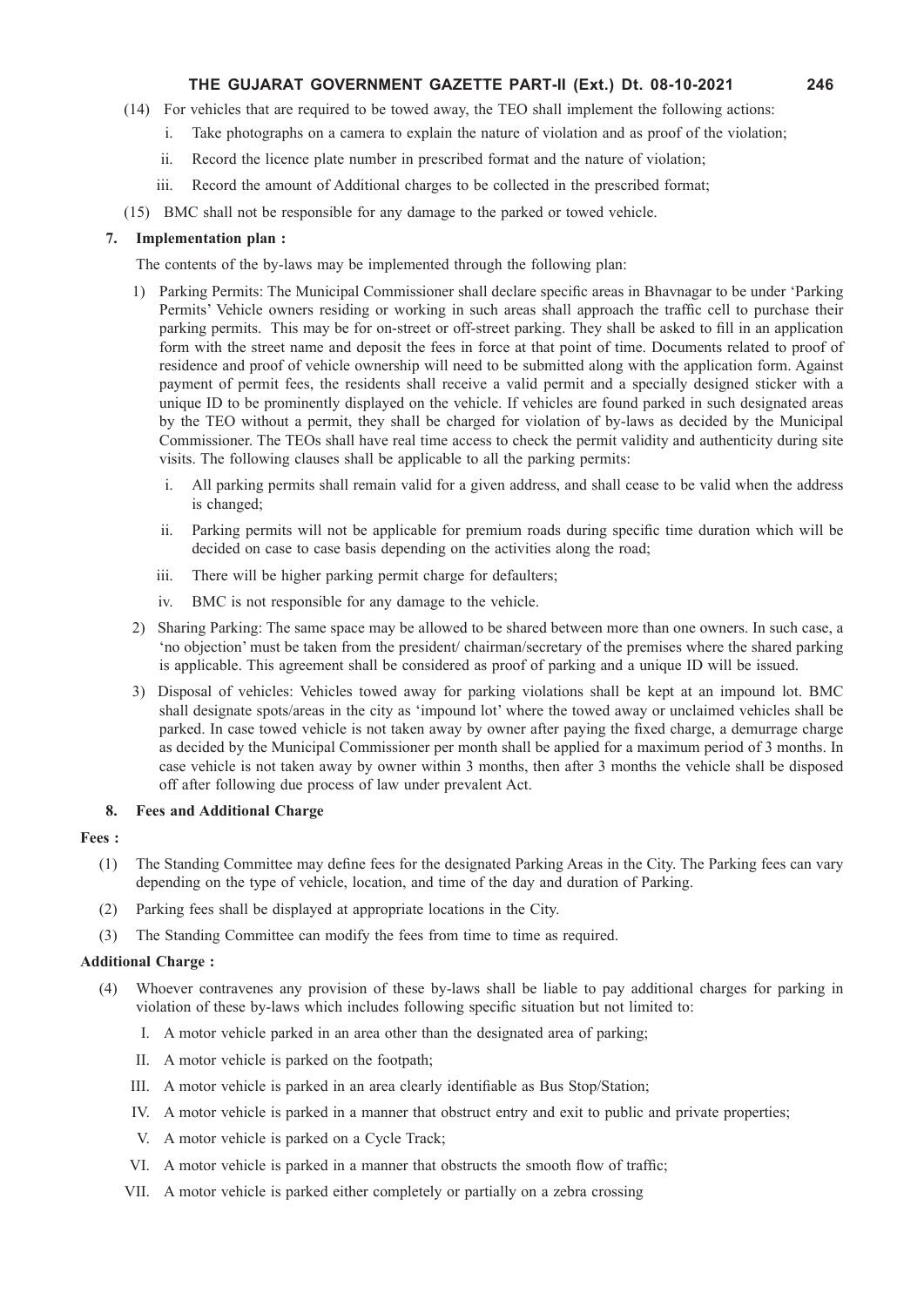## **247 THE GUJARAT GOVERNMENT GAZETTE PART-II (Ext.) Dt. 08-10-2021**

(5) The Additional Charges that shall be payable for parking in violation of these by-laws shall be as follows:

| <b>Vehicle Type</b> | <b>Additional Charges</b>                                 |
|---------------------|-----------------------------------------------------------|
| Two Wheelers        |                                                           |
| Three Wheelers      |                                                           |
| Four Wheelers       |                                                           |
| <b>LCV</b>          | To be decided by the Standing Committee from time to time |
| <b>HCV</b>          |                                                           |

- (6) The Additional charge shall be incrementally increased as decided by the Standing Committee if the same vehicle is found violating frequently.
- (7) The Municipal Commissioner can change the Additional Charges if required. The New Additional Charges shall be published in the local newspapers.

#### **9. Mode of Payment**

Challans shall be issued to persons who violate parking rules. These challans can be in the form of e-challans also. Offenders shall have the option to pay in cash to the TEO or in the event the vehicle is towed away, than to pay in cash at the impound lot, where the vehicle is parked. Options for payment on the spot through debit and credit card or mobile applications may be made available. Payment for parking charges and violations can also be made through an electronic sensor system.

#### **10. Exemptions**

The Provisions of these by-laws shall not apply to:

- 1. Authorised Emergency Vehicles where the operator is engaged in the performance of their duties;
- 2. Vehicles which are exempted, permit would be issued by BMC and/or traffic police for various purposes and for specific period of time.

#### **11. Appeals**

If a person is not satisfied with the procedure and fine imposed:

- 1. He shall have the right to appeal to the Director (Traffic) within 14 days of the offense.
- 2. The Director (Traffic) shall make a decision within 10 days of receiving such appeal

The decision of the Director (Traffic) shall be final.

#### **ANNEXURE 1**

The tables bellow shows on and off street parking charges in normal and premium areas

| On street parking - All areas                                                   |    |    |    |    |    |  |  |  |
|---------------------------------------------------------------------------------|----|----|----|----|----|--|--|--|
| 9 to 12 hours<br>12 to 24 hours<br>0 to 3 hours<br>3 to 6 hours<br>6 to 9 hours |    |    |    |    |    |  |  |  |
| 3-wheelers                                                                      |    |    |    |    |    |  |  |  |
| Cars                                                                            |    |    | 20 |    | 30 |  |  |  |
| LCV                                                                             |    | 20 |    | 30 |    |  |  |  |
| <b>HCV</b>                                                                      | 20 |    |    |    | 40 |  |  |  |

| <b>On Street Parking – Premium Areas</b>                                        |    |    |  |    |    |  |  |
|---------------------------------------------------------------------------------|----|----|--|----|----|--|--|
| 12 to 24 hours<br>9 to 12 hours<br>0 to 3 hours<br>6 to 9 hours<br>3 to 6 hours |    |    |  |    |    |  |  |
| 3- wheelers                                                                     |    |    |  |    |    |  |  |
| Cars                                                                            |    | 20 |  | 30 |    |  |  |
| LCV                                                                             | 20 |    |  |    | 40 |  |  |
| <b>HCV</b>                                                                      |    |    |  | 40 | 50 |  |  |